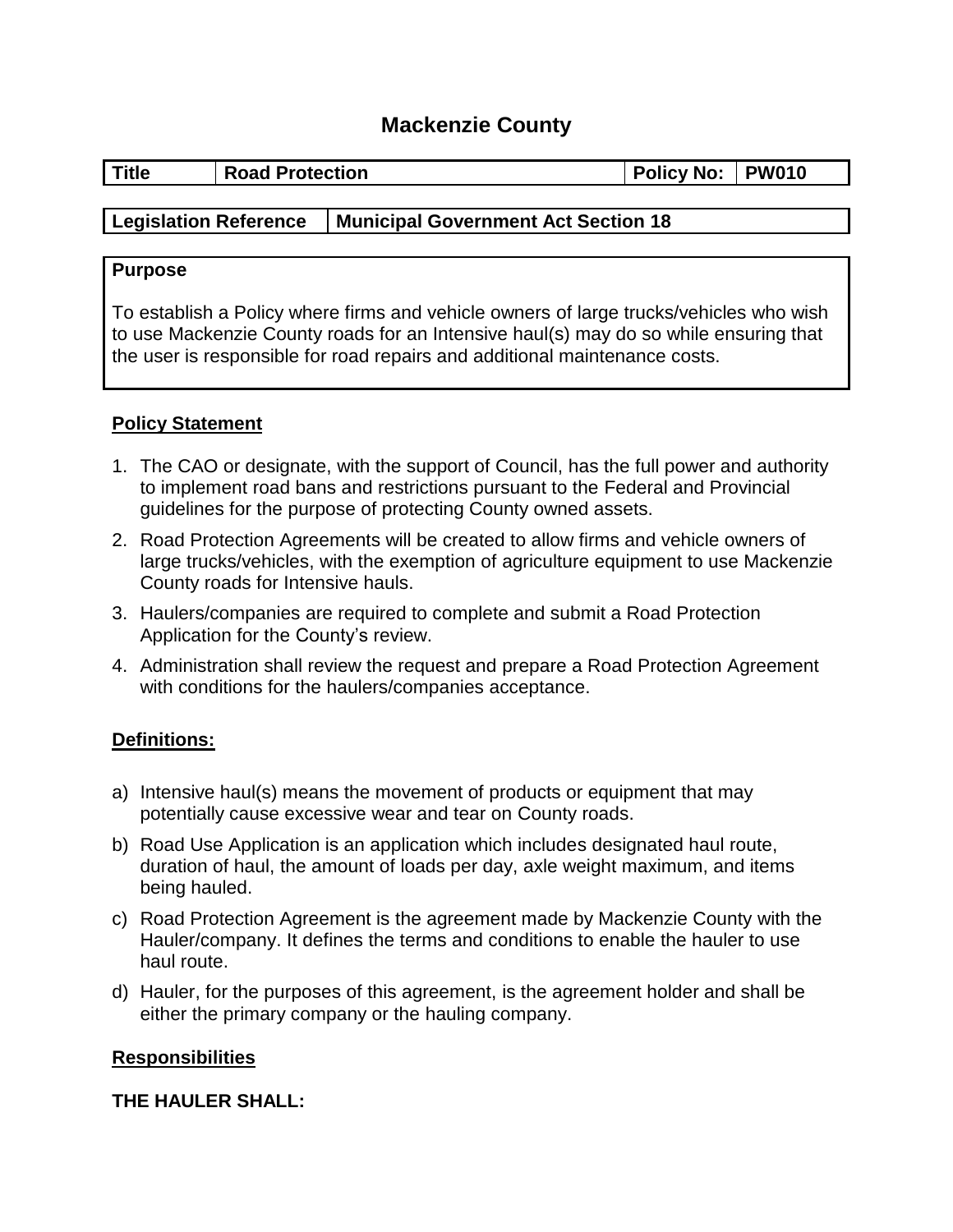- 1. Complete a Road Protection Application a minimum 2 working days prior to commencement.
- 2. A Road Protection Agreement must be approved with Mackenzie County prior to hauling.
- 3. Abide by the conditions set out in the agreement which may include, but are not limited to duration of the haul, speed, time of haul, axle loading, special signing, traffic control persons and accommodation of other road users.
- 4. Be responsible for any additional maintenance and ice control on the haul route which may be required over and above that normally provided by the County.
- 5. Repair any road damage caused by the hauler; this may include regraveling of roads.
- 6. Not use tire chains on any paved or oiled roadways at any time, unless authorized by Mackenzie County.
- 7. Not park on public roadways such that they create an unsafe situation or cause a nuisance to other road users.
- 8. Cease hauling during adverse weather conditions, including excessive rain, or at the request of Mackenzie County.
- 9. Be required to provide dust control (water truck, or chemical application) on the haul road for any effected residences along the designated haul route, and other areas on the haul route as requested.
- 10.Clean all debris and/or mud tracked onto the road.
- 11.Notify Mackenzie County immediately upon completion of the haul.
- 12. If roads bans are in place, Road Protection Agreements are null and void.

## **MACKENZIE COUNTY SHALL:**

- 1. Review the road use application and prepare a Road Protection Agreement for applicant.
- 2. Inspect the haul road(s) prior to use to determine the condition of the road.
- 3. Inspect the haul route throughout the agreement date, to ensure that road conditions are kept at an acceptable standard and to ensure the hauler is following all other conditions in the agreement.
- 4. Provide regular scheduled maintenance of roads. Any additional maintenance due to the haul is to be provided by the hauler.
- 5. Inspect the haul road(s) within 2 working days after the haul has ceased.
- 6. Implement road bans to control haulers activities if necessary.